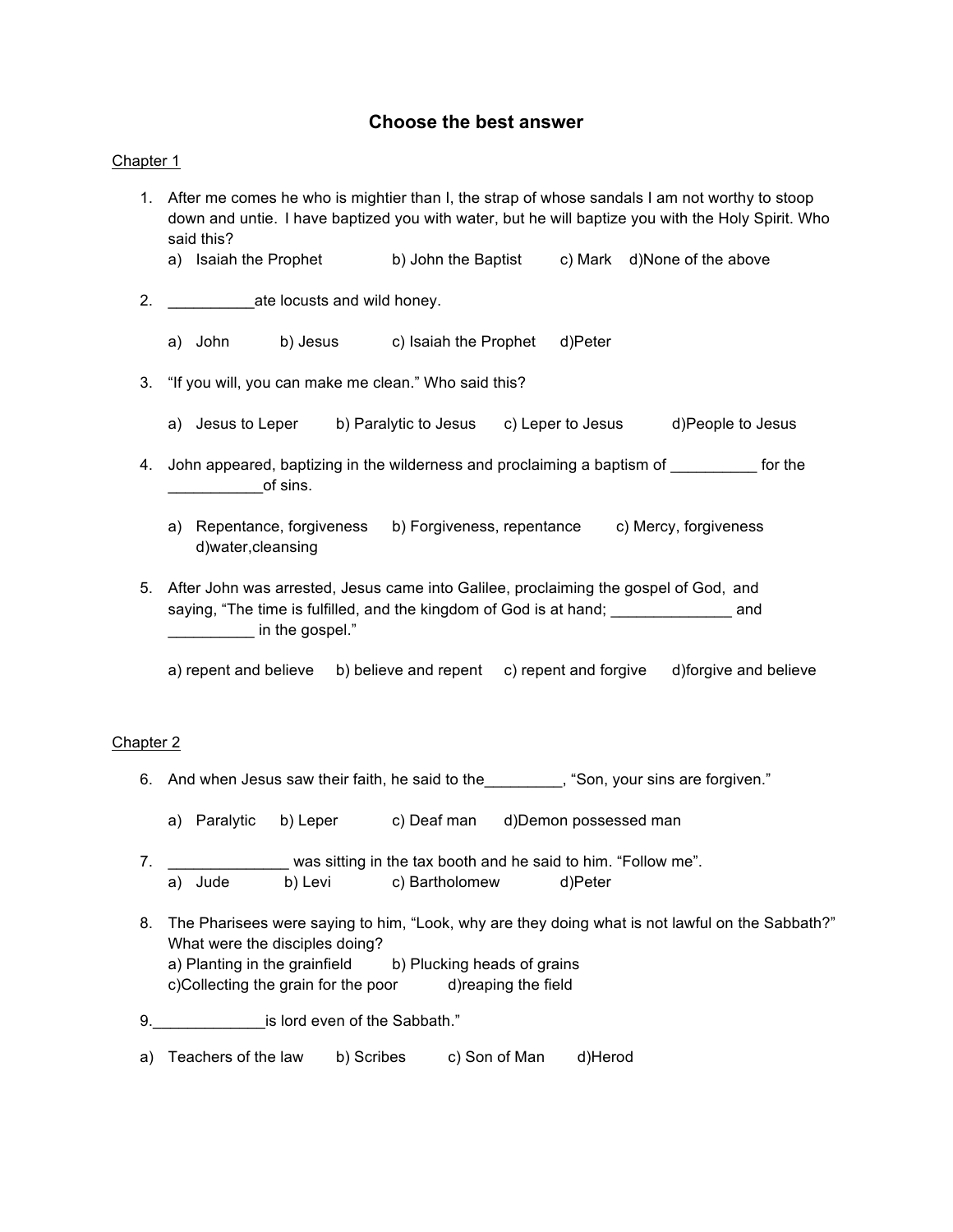10. "Why does he eat with tax collectors and sinners?" And when Jesus heard it, he said to them, "Those who are well have no need of a physician, but those who are sick. I came not to call the righteous, but  $\blacksquare$ "

a) Believers b)Sinners c)Givers d)Satan

#### Chapter 3

11. And he(Jesus) looked around at them with anger, grieved at their hardness of heart, and said to the man, "Stretch out your hand." Whom did Jesus say these words

a) Man with withered hand b)Man with paralysis

c) Lady with the withered hand d)Demon possessed man

12. And whenever the \_\_\_\_\_\_\_\_\_\_\_\_\_\_saw him, they fell down before him and cried out, "You are the Son of God."

a) Satan b) Unclean spirits c) Holy spirit d) EvilDoers

13. Whoever blasphemes against the \_\_\_\_\_\_\_\_\_\_\_\_\_\_\_\_\_never has forgiveness, but is guilty of an eternal sin.

a) Holy Spirit b)Unclean spirit c)Man who is holy d)Jews

#### Chapter 4

14. What does the seed mean in the "Parable of the sowers"

a) Mustard Seed b) Word of God c) Words of the parable d)seed to grow

15. Who takes away the word that is thrown along the path?

a) Satan b) Angels c)Scribes d)Man

16. Who is referred to the seed that is sown in the good soil?

a)the ones who care about others b)ones who hear the word and accept it c)the ones who hear the word and also care the world d)None of the above

17. Why are you so afraid? Have you still no faith?" And they were filled with great fear and said to one another. Who said these words to whom

a) Disciples to people b) Jesus to scribes c)Jesus to disciples d)Scribes to Disciples

Chapter 5

18. Where did the unclean spirits plead Jesus to send them?

a)Herd of goats b)To the sea c)Herd of pigs d)None of the above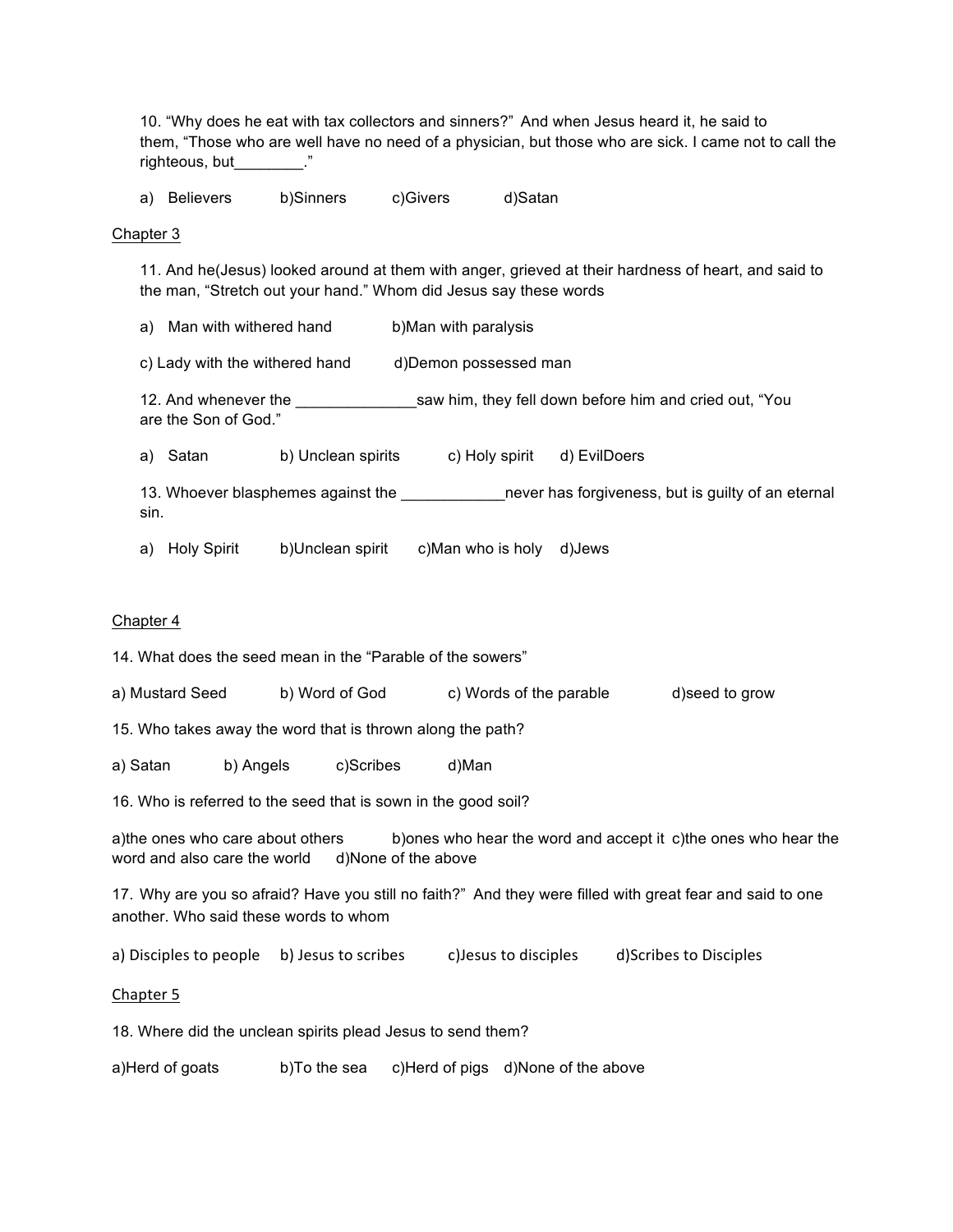19. The herd, numbering about \_\_\_\_\_\_\_\_\_\_\_, rushed down the steep bank into the sea and in the sea. a) three thousand, drowned b) two thousand, drowned c) two thousand, floated d)four thousand, drowned 20. There came from the ruler's house some who said, "Your daughter is dead. Why trouble the Teacher any further?" Whose daughter is mentioned as dead? a)The Pharisees daughter b) Levi's daughter c) Jairus daughter d)None of the above Chapter 6 21. Jesus said to them, "A prophet is not without honor, except in his hometown and among his relatives and in his own household." Which is the hometown mentioned here? a) Jerusalem b) Bethany c) Nazareth d) Bethphage 22. What was the authority Jesus gave his disciples? a)Authority over unclean spirits b)Authority to argue c)Authority over people d)None of the above 23.Whom did people mistake of Jesus to be? a) Elisha b) John the Baptist raised from dead c)He is a new prophet d)An unknown prophet 24. What did Herodias daughter ask for King Herod? a) Half the kingdom b) Precious garments c) Head of John the Baptist in a platter d) John the Baptist as slave 25. How many people where fed with 5 loaves of bread and 2 fishes? a)Two thousand b)Five thousand c)Seven thousand d)Four thousand Chapter 7 26. Who said this to whom ? "You leave the commandment of God and hold to the tradition of men." a) Jesus to disciples b) Jesus to Pharisees and the scribes c) Pharisees to the scribes 27.Who begged Jesus to cast the demon out of her daughter? a) Pharisees b) Scribes c) Syrophoenician woman d)None of the above 28. Whom did Jesus call as 'Hypocrites'? a)Scribes b)Pharisees c) Scribes& Pharisees d)Legion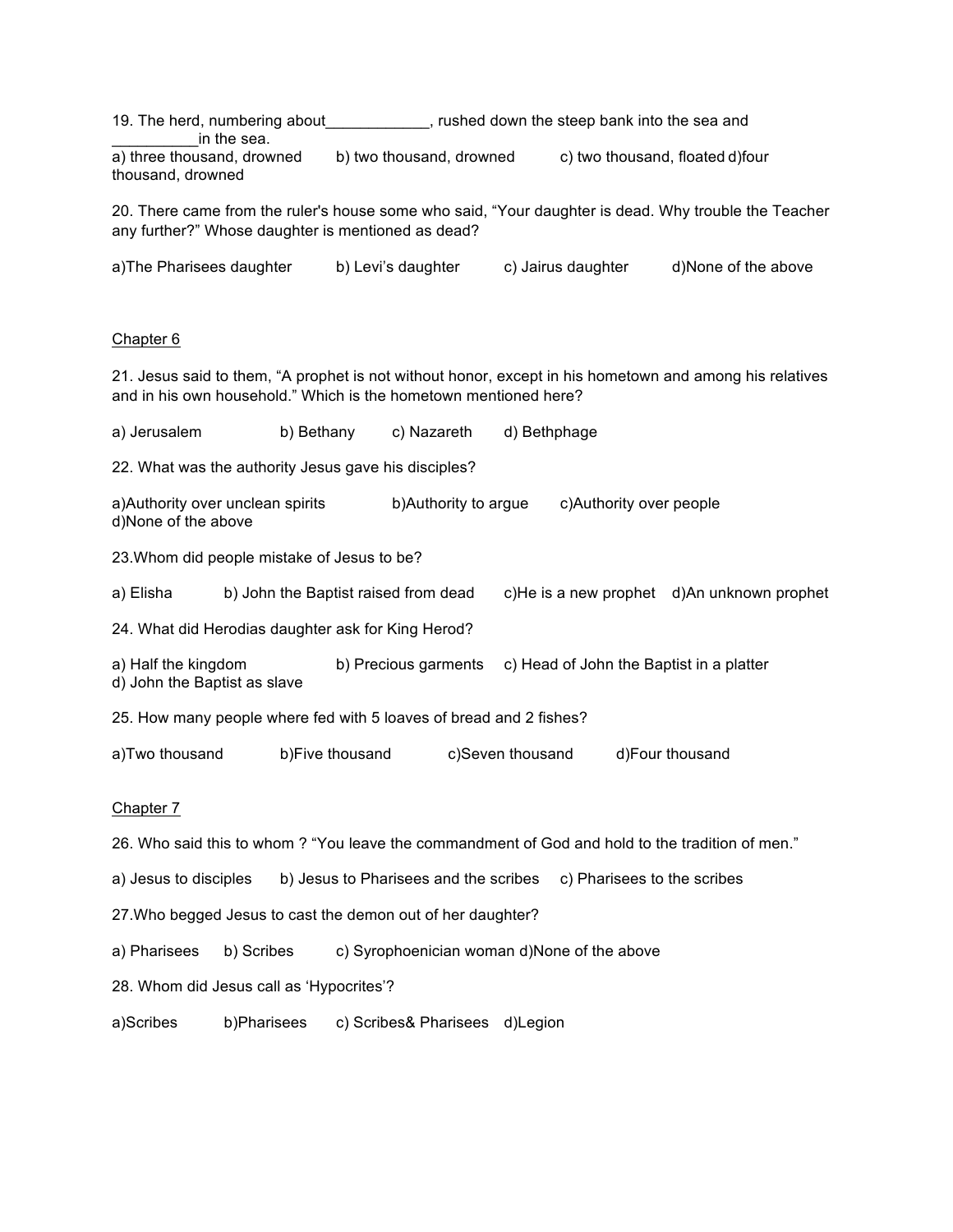### Chapter 8

| 29. How many people where fed with 7 loaves and few small fishes                                                                                                                            |                                                                                 |                           |                                                                                                           |  |  |
|---------------------------------------------------------------------------------------------------------------------------------------------------------------------------------------------|---------------------------------------------------------------------------------|---------------------------|-----------------------------------------------------------------------------------------------------------|--|--|
| a) two thousand                                                                                                                                                                             | b)three thousand                                                                | c)four thousand           | d)hundred                                                                                                 |  |  |
|                                                                                                                                                                                             |                                                                                 |                           | 30. Why does this generation seek a sign? Truly, I say to you, no sign will be given to this generation." |  |  |
| a) Jesus to Pharisees                                                                                                                                                                       | b) Jesus to disciples                                                           | c) Jesus to Peter         | d)None of the above                                                                                       |  |  |
| 31. Whom did Jesus heal in Bethsaida?                                                                                                                                                       |                                                                                 |                           |                                                                                                           |  |  |
| a)Deaf man                                                                                                                                                                                  | b) Man with unclean spirit                                                      | c)Blind man               | d)Lame man                                                                                                |  |  |
|                                                                                                                                                                                             |                                                                                 |                           | 32. Who said this to whom? "Get behind me, Satan! For you are not setting your mind on the things of      |  |  |
| God, but on the things of man."<br>a) Jesus to man with unclean spirit<br>d) Jesus to Satan                                                                                                 |                                                                                 | b) Jesus to mute spirit   | c) Jesus to Peter                                                                                         |  |  |
| Chapter 9                                                                                                                                                                                   |                                                                                 |                           |                                                                                                           |  |  |
|                                                                                                                                                                                             | 33. Who were the disciples with Jesus when he was transfigured in the mountain? |                           |                                                                                                           |  |  |
| a)Peter, James and John<br>d) Jesus, Peter and John                                                                                                                                         |                                                                                 | b) James, Andrew and John | c) Elijah, Peter and James                                                                                |  |  |
| 34. Rabbi, it is good that we are here. Let us make three tents, one for you and one for Moses and one<br>for Elijah". Who said this?                                                       |                                                                                 |                           |                                                                                                           |  |  |
| a) James to John                                                                                                                                                                            | b) John and James to Jesus                                                      | c)Peter to Jesus          | d)None of the above                                                                                       |  |  |
| 35. What cannot be driven out by anything but through prayer?<br>c) Eating with defiled person<br>a) Driving out the unclean spirit b) Chasing away unclean men<br>d) Making the mute speak |                                                                                 |                           |                                                                                                           |  |  |
| 36. What do we do if our eyes do an offence?                                                                                                                                                |                                                                                 |                           |                                                                                                           |  |  |
| b)Pluck it off<br>a) Seal it off                                                                                                                                                            | c)Pray to God                                                                   | d)Pray about it           |                                                                                                           |  |  |
| 37. Why the disciples where unable to drive out demons?<br>a) They feared<br>c) They were thinking to cast<br>b) They did not have enough faith<br>d)They<br>were waiting for Jesus         |                                                                                 |                           |                                                                                                           |  |  |
| Chapter 10                                                                                                                                                                                  |                                                                                 |                           |                                                                                                           |  |  |
|                                                                                                                                                                                             | 38. Let the _________ come to me, do not hinder them.                           |                           |                                                                                                           |  |  |
| a) people                                                                                                                                                                                   | b) poor                                                                         | c) children               | d) weary                                                                                                  |  |  |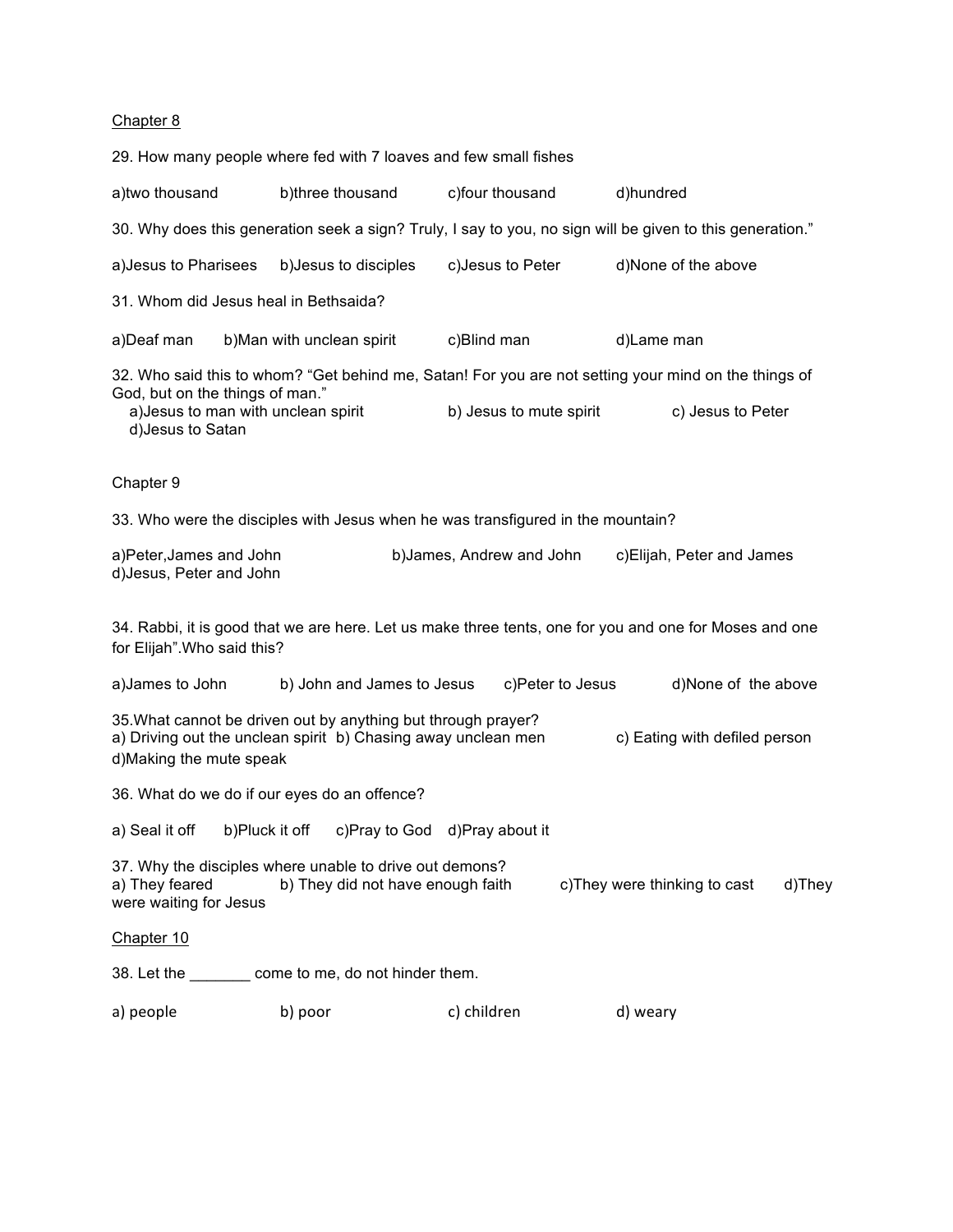|                                                     | 39. ___________ your father and mother.                     |                            |                                                                        |                                                                                                              |  |  |
|-----------------------------------------------------|-------------------------------------------------------------|----------------------------|------------------------------------------------------------------------|--------------------------------------------------------------------------------------------------------------|--|--|
| a.)respect                                          | b) love                                                     |                            | c) obey                                                                | d) honour                                                                                                    |  |  |
|                                                     | 40. And after three days, he will ________. (10:34)         |                            |                                                                        |                                                                                                              |  |  |
| a) rise                                             |                                                             | b) wake up                 | c) preach                                                              | d) return                                                                                                    |  |  |
|                                                     |                                                             |                            | 41. At which place was Bartimaeus sitting by the roadside? (10:46)     |                                                                                                              |  |  |
|                                                     | a) Jerusalem b) Galilee                                     |                            | c) Jericho                                                             | d) Nazareth                                                                                                  |  |  |
| Chapter 11<br>no one has ever sat. (11:2)           |                                                             |                            |                                                                        | 42. Go into the village in front of you and immediately as you enter it you will find a _____ tied, on which |  |  |
| a) donkey                                           | b) horse                                                    |                            | c) colt                                                                | d) tiger                                                                                                     |  |  |
|                                                     | 43. Was the baptism of John from ___________ or from man?   |                            |                                                                        |                                                                                                              |  |  |
| a) heaven                                           |                                                             | b) the Holy Spirit c) fire |                                                                        | d) Jesus                                                                                                     |  |  |
|                                                     | 44. Who cursed the fig tree?                                |                            |                                                                        |                                                                                                              |  |  |
|                                                     | a) Peter b) Jesus c) Jews                                   |                            | d)James                                                                |                                                                                                              |  |  |
| Chapter 12                                          |                                                             |                            | 45. The stone that the builders rejected has become the _________.     |                                                                                                              |  |  |
|                                                     |                                                             |                            | a) master stone b) central stone c) corner stone                       | d) main stone                                                                                                |  |  |
|                                                     | 46. When will men become like angels                        |                            |                                                                        |                                                                                                              |  |  |
|                                                     |                                                             |                            | a)When they rise from the dead b)When they pray c)When the cast demons |                                                                                                              |  |  |
|                                                     | d) When they don't curse the holyspirit                     |                            |                                                                        |                                                                                                              |  |  |
| 47. How much did the poor widow give as a offering? |                                                             |                            |                                                                        |                                                                                                              |  |  |
|                                                     | a)Three small copper coin b) two silver coin                |                            | c)two copper coin                                                      | d) one copper coin                                                                                           |  |  |
| Chapter 13                                          |                                                             |                            |                                                                        |                                                                                                              |  |  |
|                                                     | 48. And the ______ must first be proclaimed to all nations. |                            |                                                                        |                                                                                                              |  |  |
| a) gospel                                           | b) good news                                                |                            | c) love of God                                                         | d) message of Jesus                                                                                          |  |  |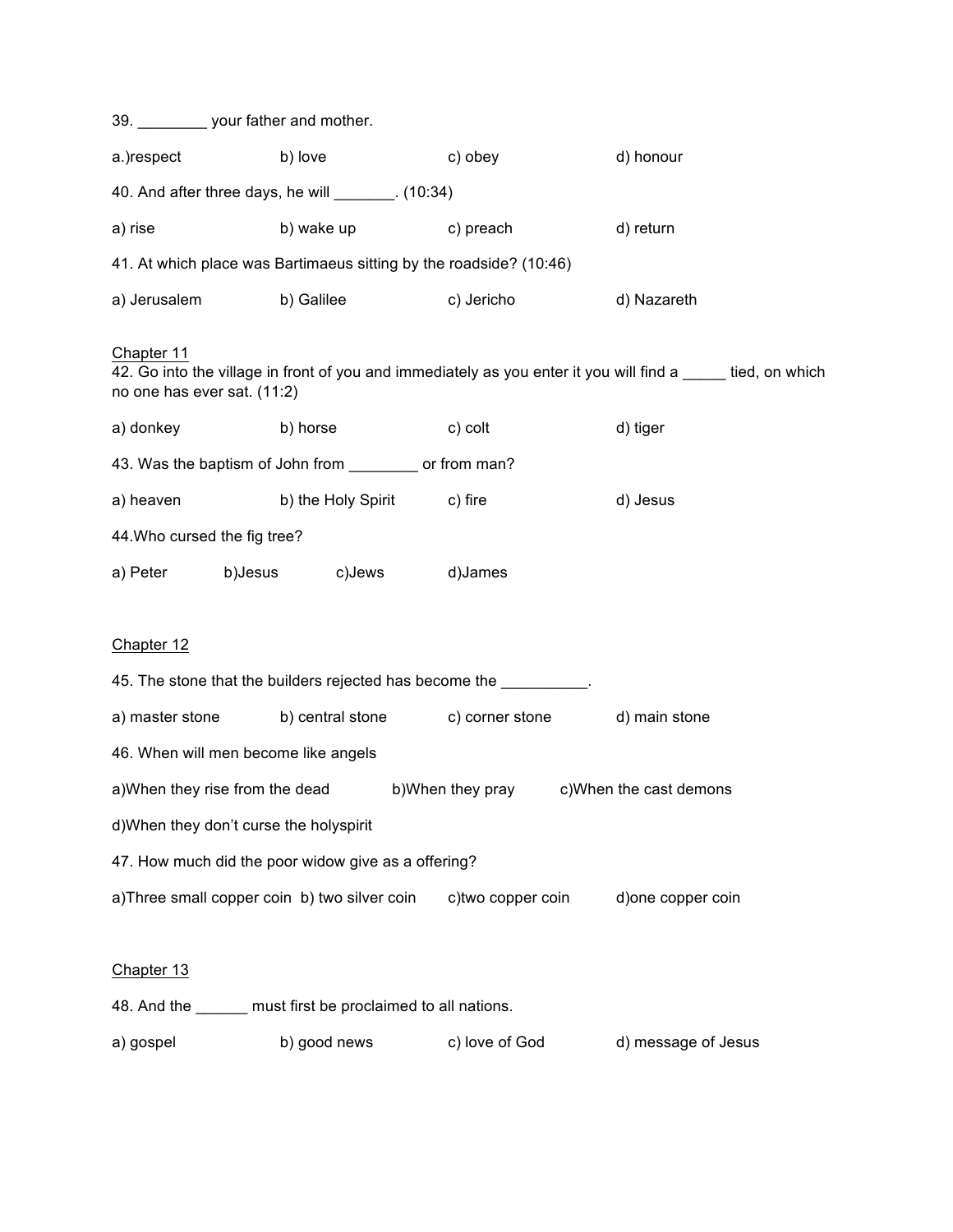49. Heaven and earth will pass away. But what one thing will not pass away? a) People b)word of God c)Traditional laws d)None of the above 50. Who will be seen coming in clouds with great power and glory? a)Angels b)Archangels c)Son of Man d)All who are risen from dead Chapter 14 51. Who were plotting to kill Jesus? a)Herod b)Scribes c)Chief Priest and Scribes d)Pharisees 52. For this \_\_\_\_\_\_\_ could have been sold for more than three hundred denarii and given to the poor. a) wine b) ointment c) water d) jewel 53. Are you Christ, the son of the \_\_\_\_\_\_\_? (14:61) a) Blessed b) Most High c) Almighty d) Father God 54. Before the rooster crows \_\_\_\_\_\_\_\_\_\_\_\_, Peter denied Jesus \_\_\_\_\_\_\_times a)two, two b)two, three c)three, three d)three, two Chapter 15 55. And they clothed him in a \_\_\_\_\_\_ cloak. (15:17) a) blue b) black c) red d) purple 56. Which prisoner did the crowd request to be released at the feast? a)Barnabas b)Barabbas c)Simon d)None of the above 57. Who was forced to carry the cross of Jesus? a)Simon Peter b)James c)Philip d)Simon of Cyrene 58. Who asked for the body of Jesus from Pilate? a) Joseph b) John c) Joseph of Arimathea d) None of the above

#### Chapter 16

59. Who went to the tomb to anoint Jesus?

a) Disciples b) Mary Magdalene, Mary the mother of James, and Salome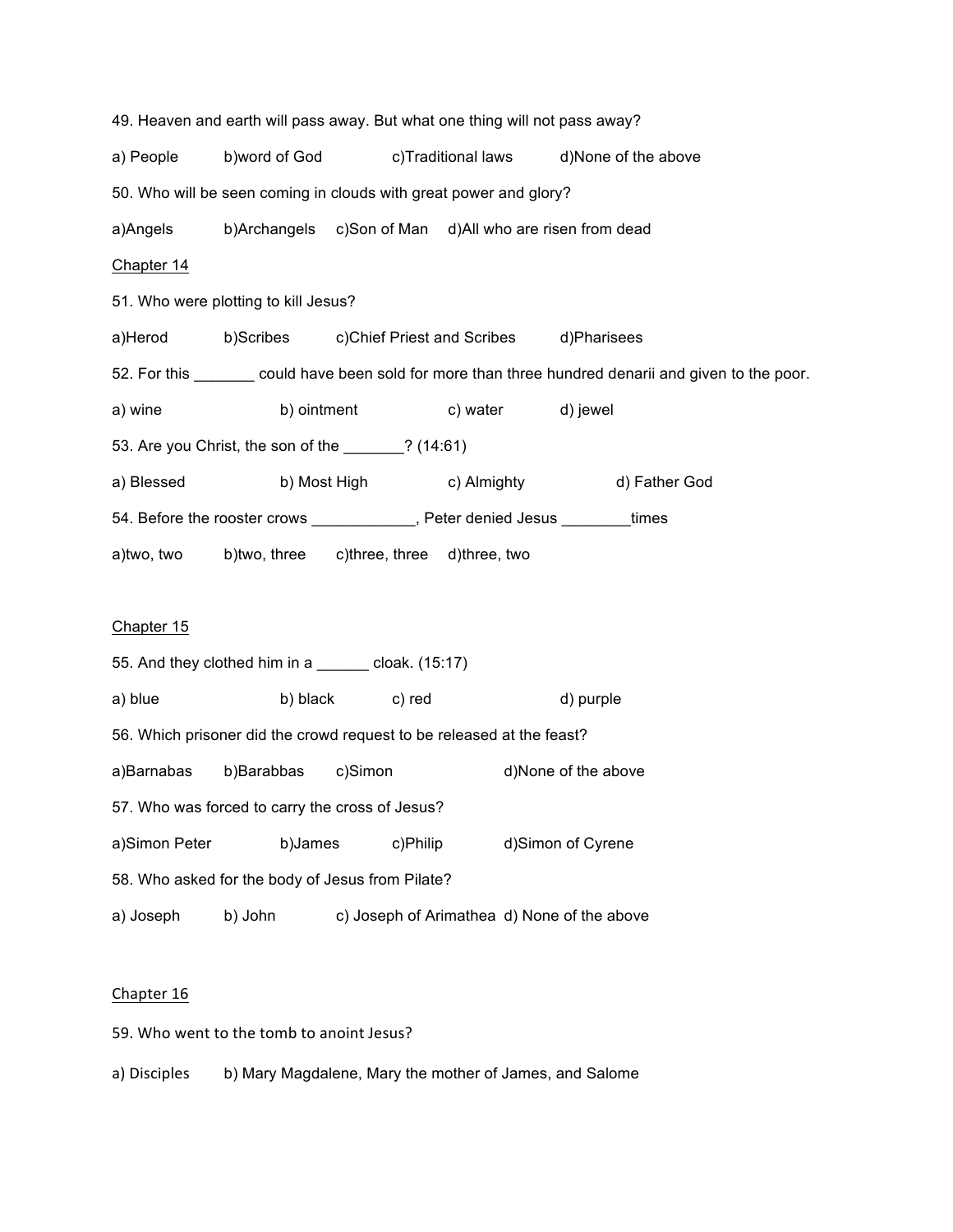# c) Mary Magdalene and Mary d) None of the above

60. When Jesus was risen to whom did he appear first?

| a) Mary the mother of Jesus | b) Mary Magdalene | c) disciples | d)Joseph |
|-----------------------------|-------------------|--------------|----------|
|-----------------------------|-------------------|--------------|----------|

# **Answers**

- 1. b
- 2. a
- 3. b
- 4. a
- 5. a
- 6. a
- 7. b
- 
- 8. b
- 9. c
- 10. b
- 11. a
- 12. b
- 13. a
- 14. b
- 15. a
- 16. b
- 17. c
- 18. c
- 19. b
- 20.c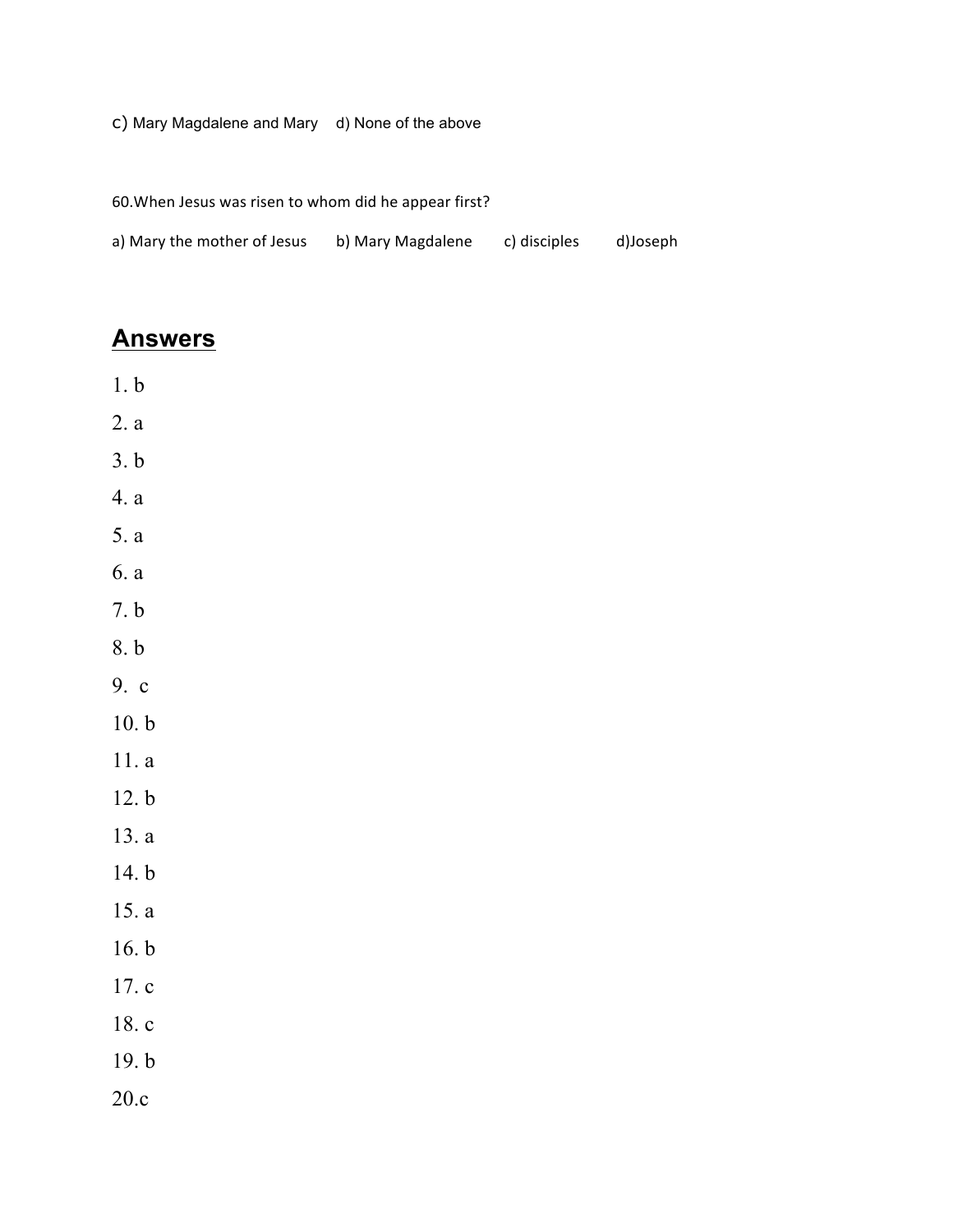| 21.c  |
|-------|
| 22.a  |
| 23.b  |
| 24.c  |
| 25.b  |
| 26. b |
| 27.c  |
| 28. c |
| 29.c  |
| 30.a  |
| 31.c  |
| 32.c  |
| 33. a |
| 34.c  |
| 35.a  |
| 36. b |
| 37. b |
| 38. c |
| 30.d  |
| 40.a  |
| 41.c  |
| 42. c |
| 43. a |
| 44. b |
| 45.c  |
| 46. a |
| 47. c |